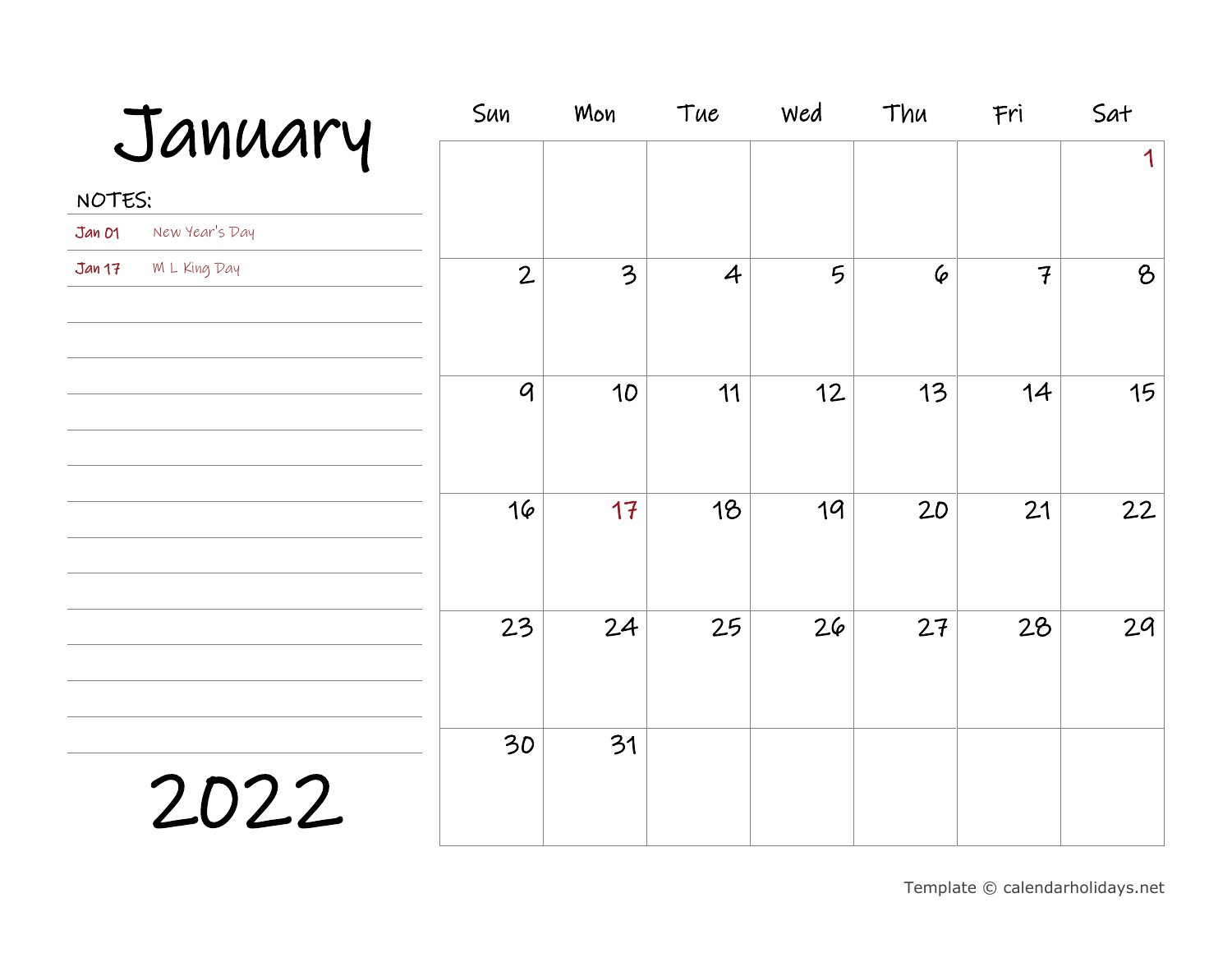| February                  | Sun       | Mon            | Tue      | Wed            | Thu | Fri            | Sat             |
|---------------------------|-----------|----------------|----------|----------------|-----|----------------|-----------------|
|                           |           |                | 1        | $\overline{2}$ | 3   | $\overline{4}$ | $5\overline{)}$ |
| NOTES:                    |           |                |          |                |     |                |                 |
| Valentine's Day<br>Feb 14 |           |                |          |                |     |                |                 |
| Presidents' Day<br>Feb 21 |           |                |          |                |     |                |                 |
|                           | $\varphi$ | $\overline{f}$ | $\delta$ | $\mathcal{Q}$  | 10  | 11             | 12              |
|                           | 13        | 14             | 15       | 16             | 17  | 18             | 19              |
|                           | 20        | 21             | 22       | 23             | 24  | 25             | 26              |
| 2022                      | 27        | 28             |          |                |     |                |                 |
|                           |           |                |          |                |     |                |                 |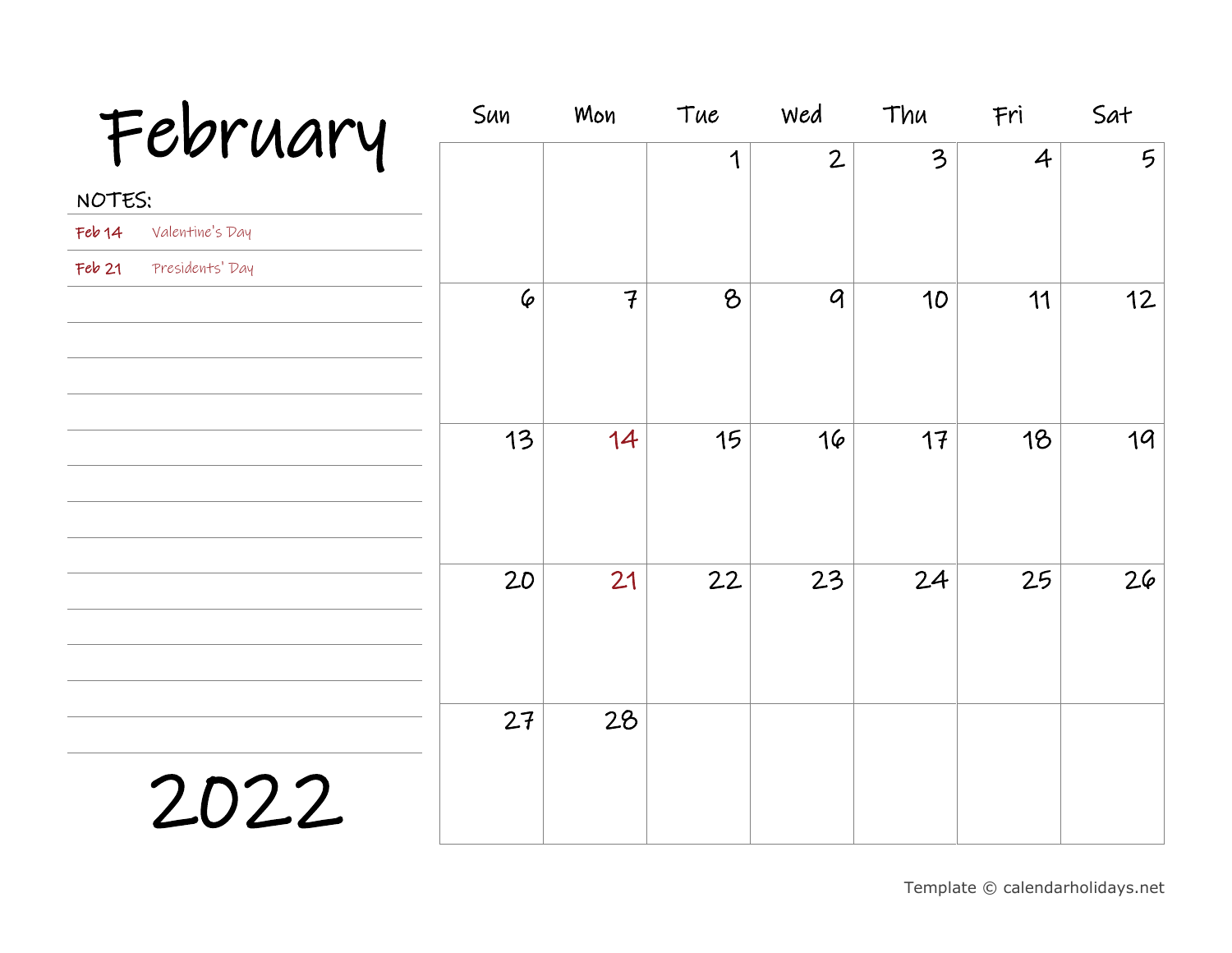| March  | Sun       | Mon            | Tue           | Wed            | Thu | Fri            | Sat             |
|--------|-----------|----------------|---------------|----------------|-----|----------------|-----------------|
|        |           |                | 1             | $\overline{2}$ | 3   | $\overline{4}$ | $5\overline{)}$ |
| NOTES: |           |                |               |                |     |                |                 |
|        |           |                |               |                |     |                |                 |
|        | $\varphi$ | $\overline{f}$ | $\mathcal{B}$ | $\mathcal{Q}$  | 10  | 11             | 12              |
|        |           |                |               |                |     |                |                 |
|        |           |                |               |                |     |                |                 |
|        | 13        | 14             | 15            | 16             | 17  | 18             | 19              |
|        |           |                |               |                |     |                |                 |
|        |           |                |               |                |     |                |                 |
|        | 20        | 21             | 22            | 23             | 24  | 25             | 26              |
|        |           |                |               |                |     |                |                 |
|        |           |                |               |                |     |                |                 |
|        | 27        | 28             | 29            | 30             | 31  |                |                 |
| 2022   |           |                |               |                |     |                |                 |
|        |           |                |               |                |     |                |                 |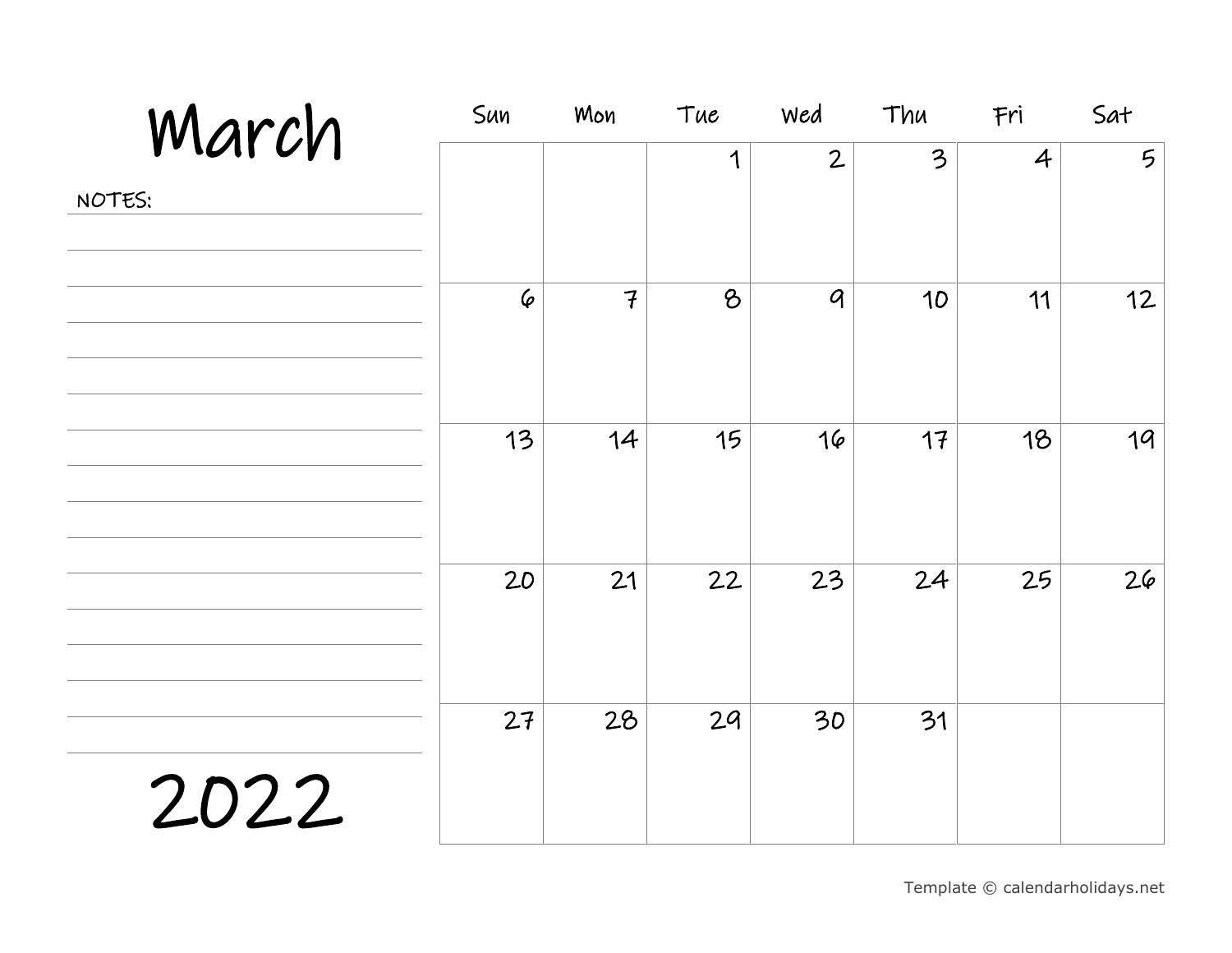| April                          | Sun                      | Mon            | Tue             | Wed       | Thu            | Fri | Sat            |
|--------------------------------|--------------------------|----------------|-----------------|-----------|----------------|-----|----------------|
|                                |                          |                |                 |           |                | 1   | $\overline{2}$ |
| NOTES:                         |                          |                |                 |           |                |     |                |
| Good Friday<br>Apr 15          |                          |                |                 |           |                |     |                |
| Easter Sunday<br><b>Apr 17</b> |                          |                |                 |           |                |     |                |
|                                | $\overline{\mathcal{Z}}$ | $\overline{4}$ | $5\overline{)}$ | $\varphi$ | $\overline{f}$ | 8   | $\mathcal{G}$  |
|                                | 10                       | 11             | 12              | 13        | 14             | 15  | 16             |
|                                | 17                       | 18             | 19              | 20        | 21             | 22  | 23             |
| 2022                           | 24                       | 25             | 26              | 27        | 28             | 29  | 30             |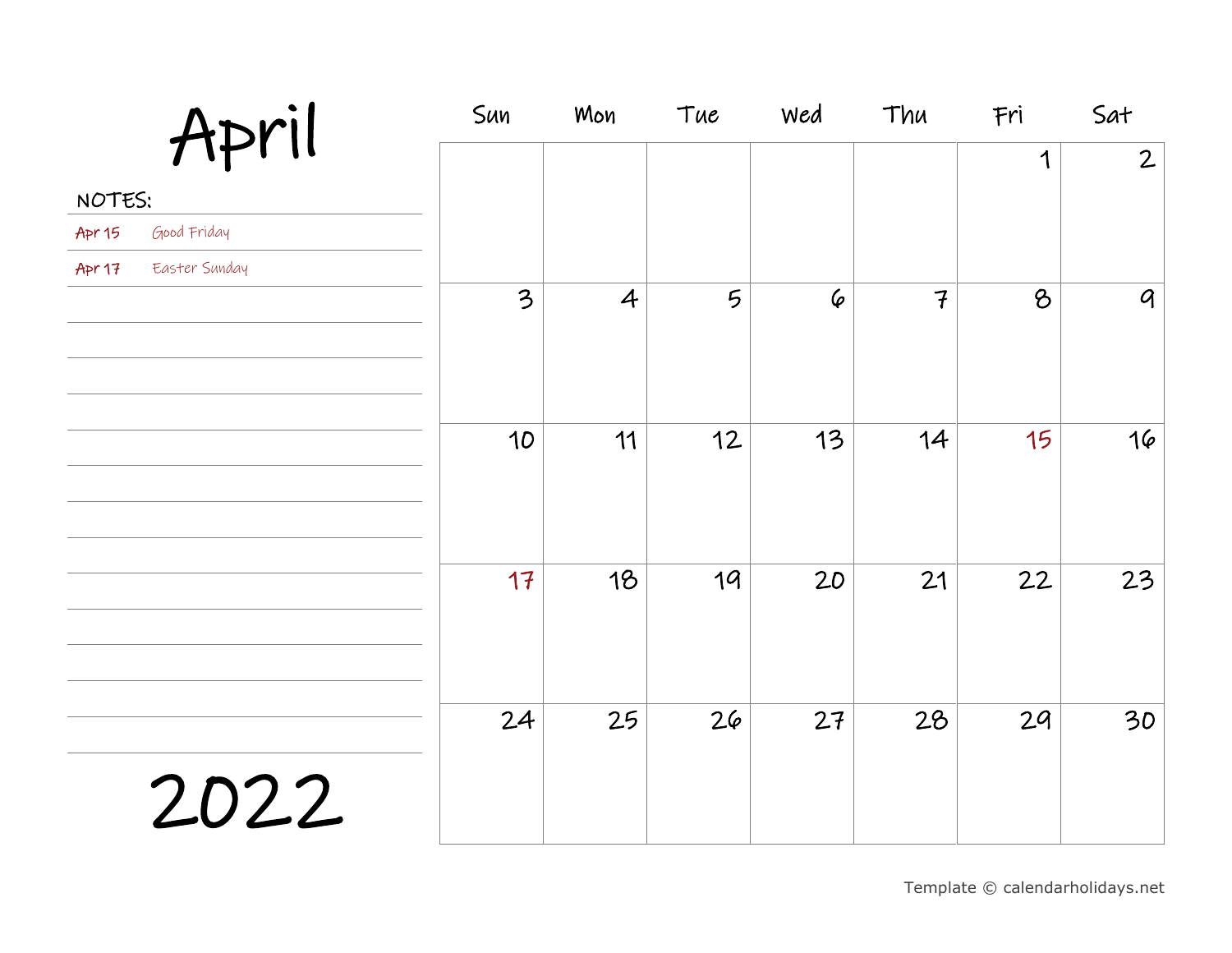| May                           | Sun | Mon              | Tue                      | Wed            | Thu | Fri       | Sat           |
|-------------------------------|-----|------------------|--------------------------|----------------|-----|-----------|---------------|
|                               | 1   | $\overline{2}$   | $\overline{\mathcal{E}}$ | $\overline{4}$ | 5   | $\varphi$ | $\mathcal{F}$ |
| NOTES:                        |     |                  |                          |                |     |           |               |
| Mother's Day<br>May 08        |     |                  |                          |                |     |           |               |
| <b>Memorial</b> Day<br>May 30 |     |                  |                          |                |     |           |               |
|                               | 8   | $\boldsymbol{q}$ | 10                       | 11             | 12  | 13        | 14            |
|                               | 15  | 16               | 17                       | 18             | 19  | 20        | 21            |
|                               | 22  | 23               | 24                       | 25             | 26  | 27        | 28            |
| 2022                          | 29  | 30               | 31                       |                |     |           |               |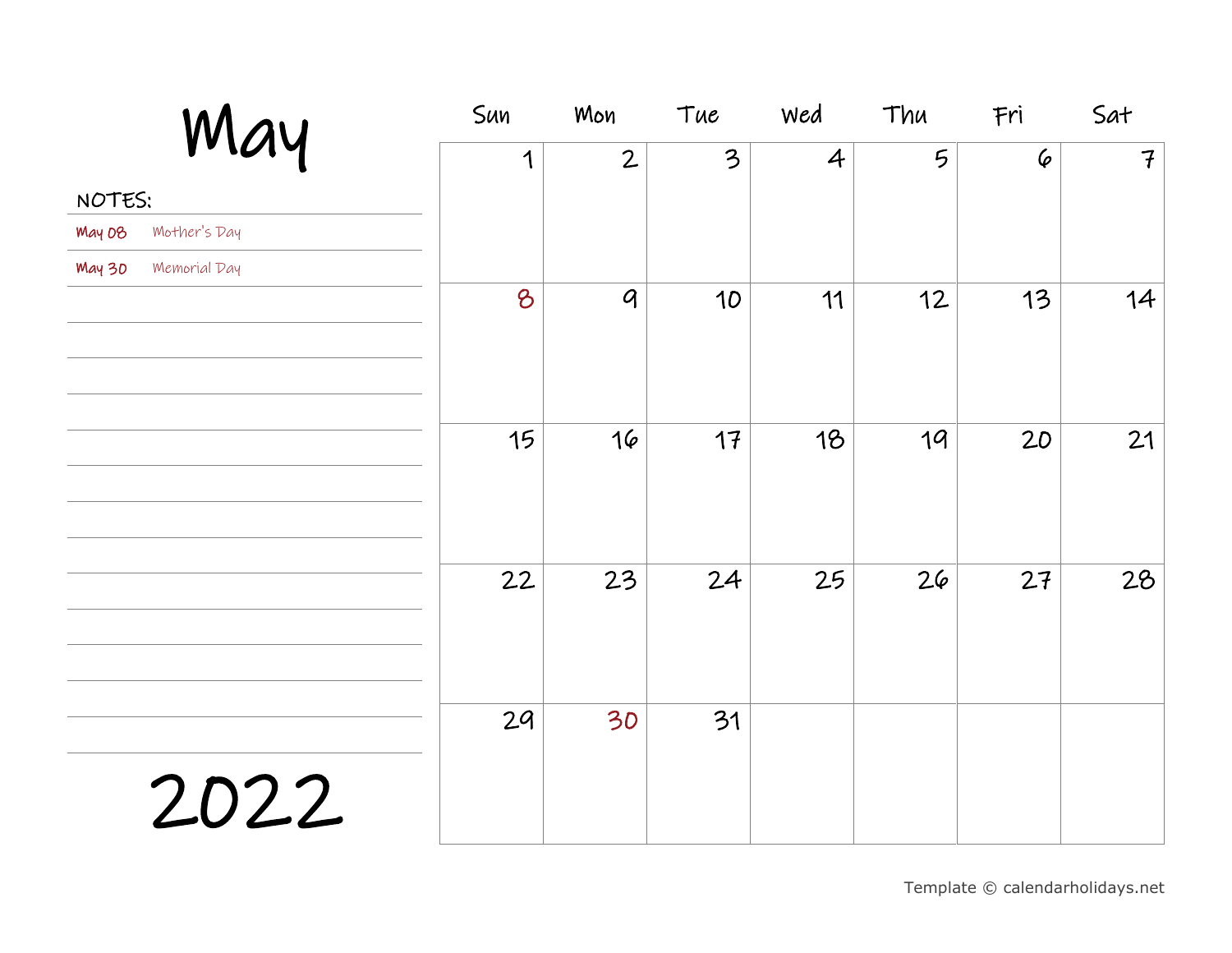| June                                | Sun             | Mon       | Tue            | Wed      | Thu              | Fri                     | Sat            |
|-------------------------------------|-----------------|-----------|----------------|----------|------------------|-------------------------|----------------|
|                                     |                 |           |                | 1        | $\overline{2}$   | $\overline{\mathbf{3}}$ | $\overline{4}$ |
| NOTES:                              |                 |           |                |          |                  |                         |                |
| National Donut Day<br><b>Jun 03</b> |                 |           |                |          |                  |                         |                |
| Father's Day<br>Jun 19              |                 |           |                |          |                  |                         |                |
|                                     | $5\overline{)}$ | $\varphi$ | $\overline{f}$ | $\delta$ | $\boldsymbol{q}$ | 10                      | 11             |
|                                     | 12              | 13        | 14             | 15       | 16               | 17                      | 18             |
|                                     | 19              | 20        | 21             | 22       | 23               | 24                      | 25             |
| 2022                                | 26              | 27        | 28             | 29       | 30               |                         |                |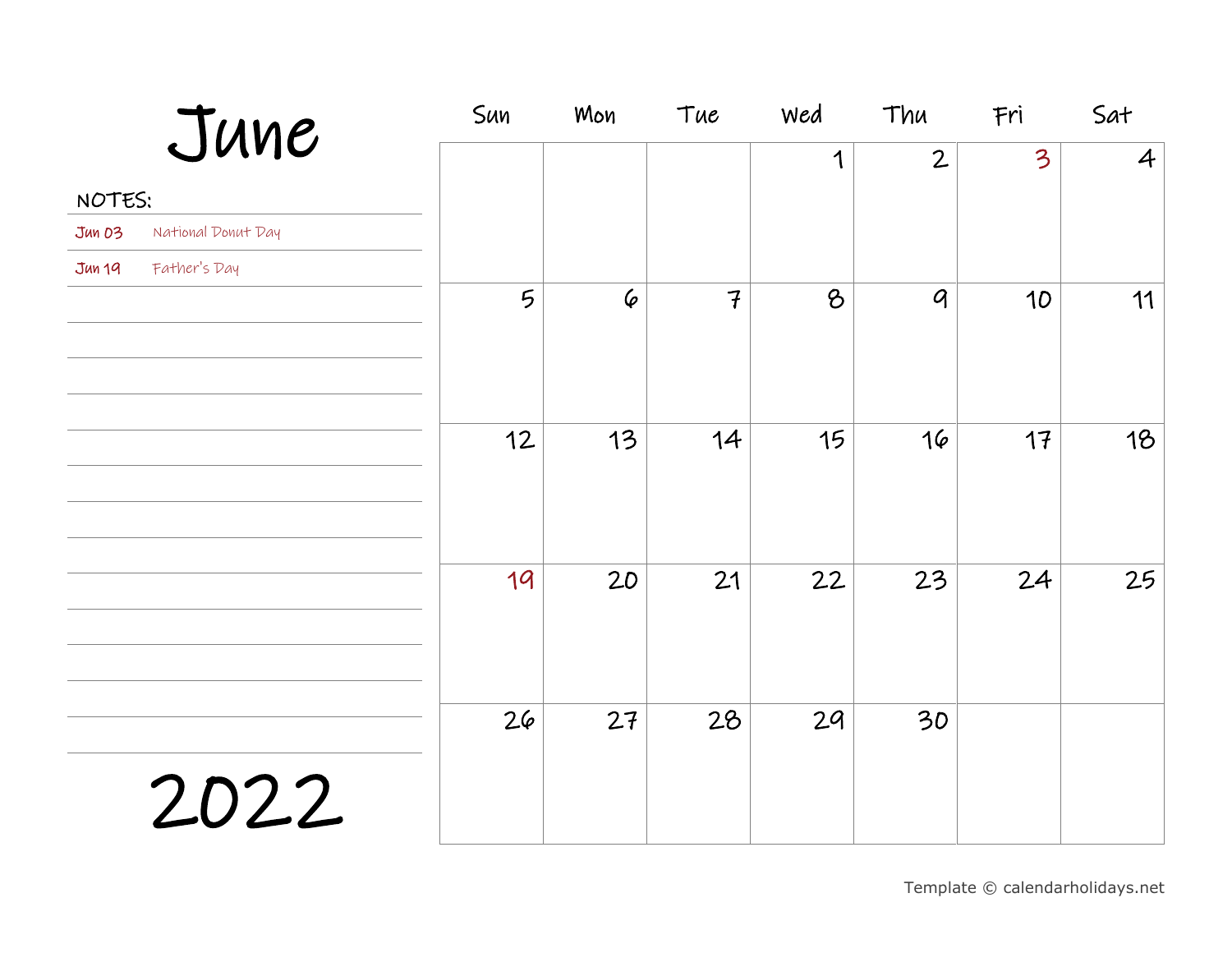| July                              | Sun                      | Mon | Tue | Wed       | Thu            | Fri      | Sat              |
|-----------------------------------|--------------------------|-----|-----|-----------|----------------|----------|------------------|
|                                   |                          |     |     |           |                | 1        | $\overline{2}$   |
| NOTES:                            |                          |     |     |           |                |          |                  |
| Independence Day<br><b>Jul 04</b> |                          |     |     |           |                |          |                  |
|                                   | $\overline{\mathcal{Z}}$ | 4   | 5   | $\varphi$ | $\overline{f}$ | $\delta$ | $\boldsymbol{q}$ |
|                                   | 10                       | 11  | 12  | 13        | 14             | 15       | 16               |
|                                   | 17                       | 18  | 19  | 20        | 21             | 22       | 23               |
|                                   | 24                       | 25  | 26  | 27        | 28             | 29       | 30               |
| 2022                              | 31                       |     |     |           |                |          |                  |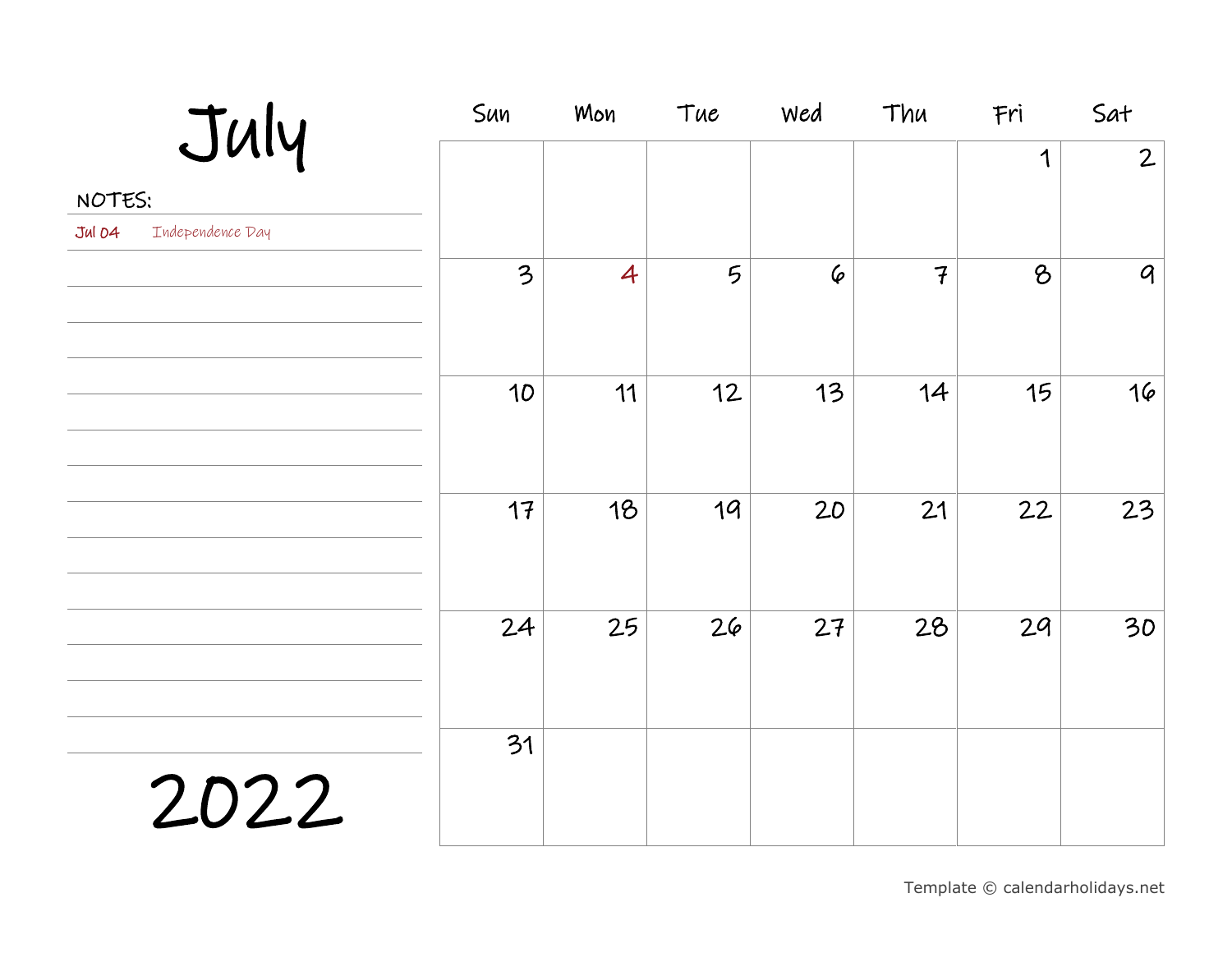|                  | Sun            | Mon | Tue            | Wed | Thu            | Fri | Sat             |
|------------------|----------------|-----|----------------|-----|----------------|-----|-----------------|
| August<br>NOTES: |                | 1   | $\overline{2}$ | 3   | $\overline{4}$ | 5   | $\pmb{\varphi}$ |
|                  | $\overline{f}$ | 8   | $\mathcal{G}$  | 10  | 11             | 12  | 13              |
|                  | 14             | 15  | 16             | 17  | 18             | 19  | 20              |
|                  | 21             | 22  | 23             | 24  | 25             | 26  | 27              |
| 2022             | 28             | 29  | 30             | 31  |                |     |                 |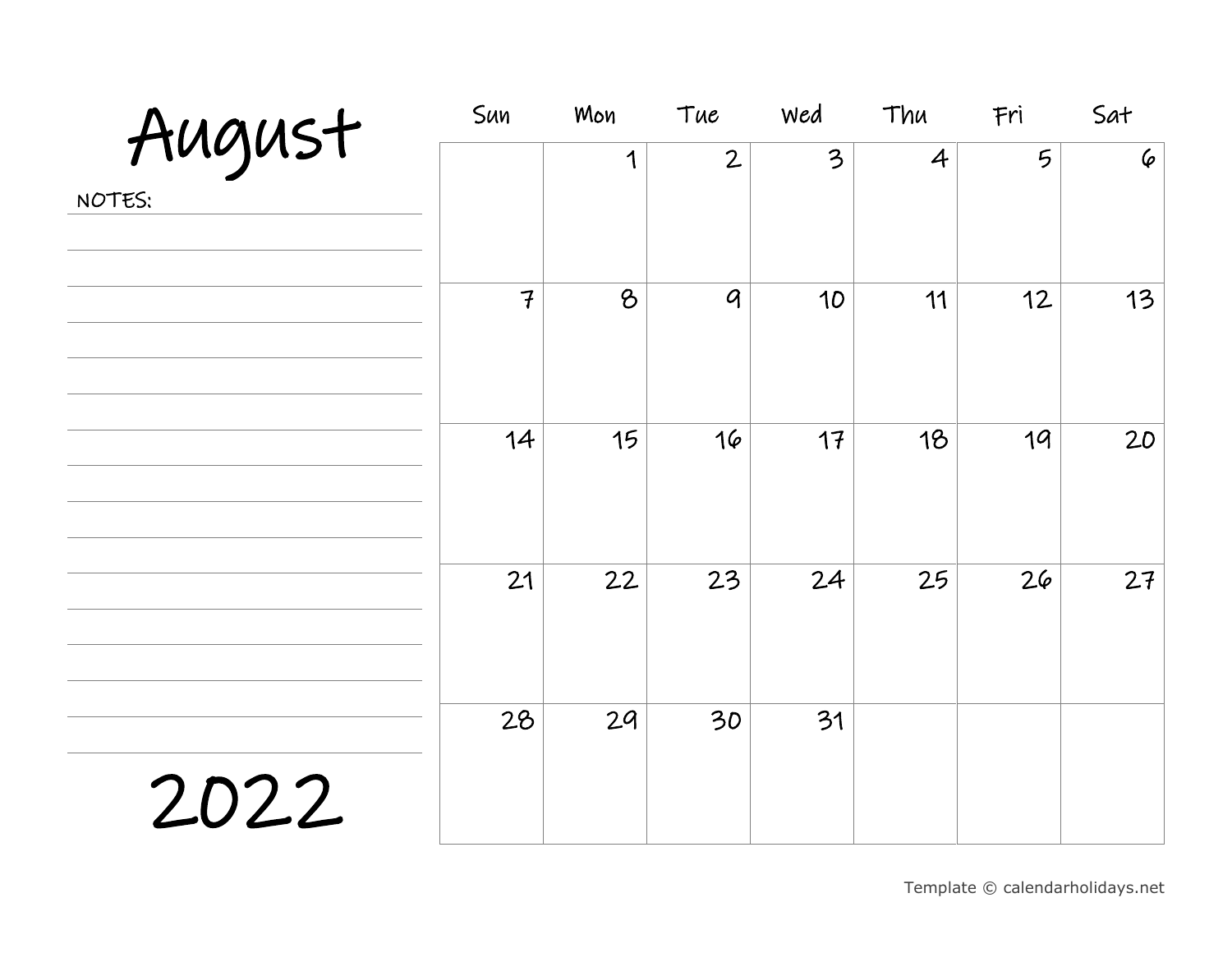| September           | Sun            | Mon | Tue       | wed            | Thu | Fri              | Sat                     |
|---------------------|----------------|-----|-----------|----------------|-----|------------------|-------------------------|
|                     |                |     |           |                | 1   | $\mathbf{2}$     | $\overline{\mathbf{3}}$ |
| NOTES:              |                |     |           |                |     |                  |                         |
| Sep 05<br>Labor Day |                |     |           |                |     |                  |                         |
|                     | $\overline{4}$ | 5   | $\varphi$ | $\overline{f}$ | 8   | $\boldsymbol{q}$ | 10                      |
|                     | 11             | 12  | 13        | 14             | 15  | 16               | 17                      |
|                     | 18             | 19  | 20        | 21             | 22  | 23               | 24                      |
| 2022                | 25             | 26  | 27        | 28             | 29  | 30               |                         |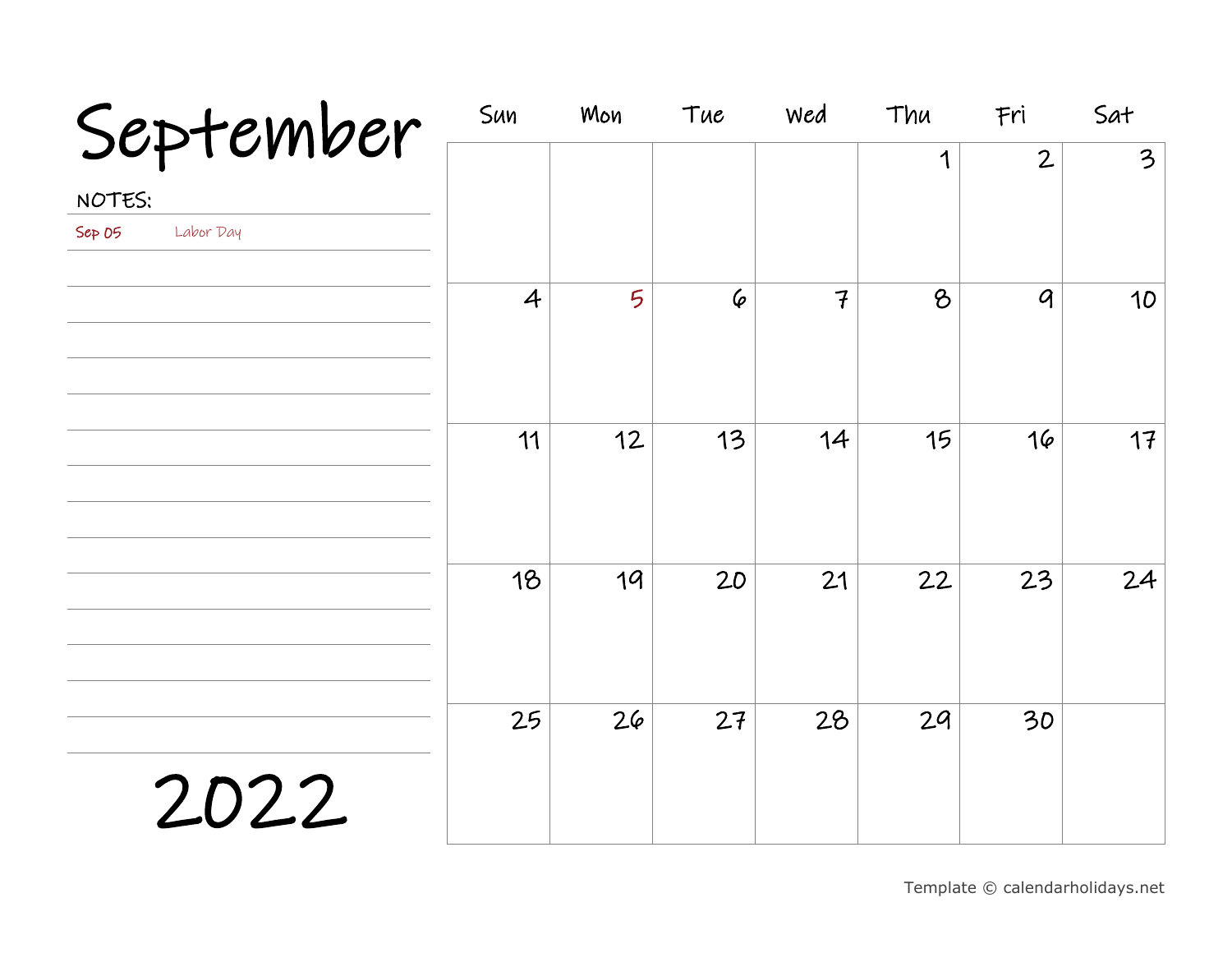| October                | Sun            | Mon                     | Tue            | Wed             | Thu       | Fri            | Sat      |
|------------------------|----------------|-------------------------|----------------|-----------------|-----------|----------------|----------|
|                        |                |                         |                |                 |           |                | 1        |
| NOTES:                 |                |                         |                |                 |           |                |          |
| Columbus Day<br>Oct 10 |                |                         |                |                 |           |                |          |
| Halloween<br>Oct 31    | $\overline{2}$ | $\overline{\mathbf{3}}$ | $\overline{4}$ | $5\overline{)}$ | $\varphi$ | $\overline{f}$ | $\delta$ |
|                        | $\mathcal{Q}$  | 10                      | 11             | 12              | 13        | 14             | 15       |
|                        | 16             | 17                      | 18             | 19              | 20        | 21             | 22       |
|                        | 23             | 24                      | 25             | 26              | 27        | 28             | 29       |
| 2022                   | 30             | 31                      |                |                 |           |                |          |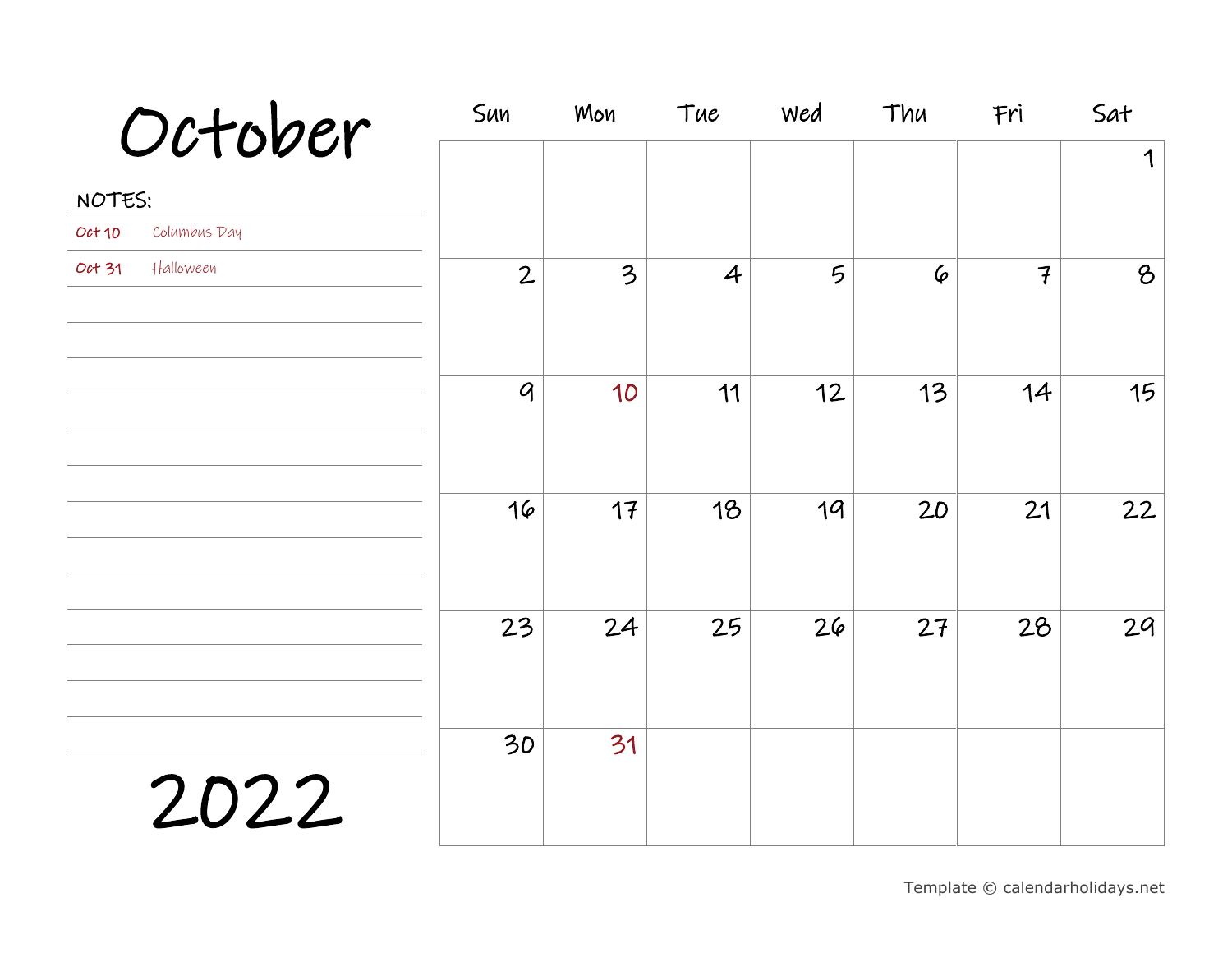| November                          | Sun       | Mon            | Tue      | Wed            | Thu | Fri            | Sat             |
|-----------------------------------|-----------|----------------|----------|----------------|-----|----------------|-----------------|
|                                   |           |                | 1        | $\overline{2}$ | 3   | $\overline{4}$ | $5\overline{)}$ |
| NOTES:                            |           |                |          |                |     |                |                 |
| Veterans Day<br>Nov 11            |           |                |          |                |     |                |                 |
| Thanksgiving Day<br><b>Nov 24</b> |           |                |          |                |     |                |                 |
|                                   | $\varphi$ | $\overline{f}$ | $\delta$ | $\mathcal{Q}$  | 10  | 11             | 12              |
|                                   | 13        | 14             | 15       | 16             | 17  | 18             | 19              |
|                                   | 20        | 21             | 22       | 23             | 24  | 25             | 26              |
| 2022                              | 27        | 28             | 29       | 30             |     |                |                 |